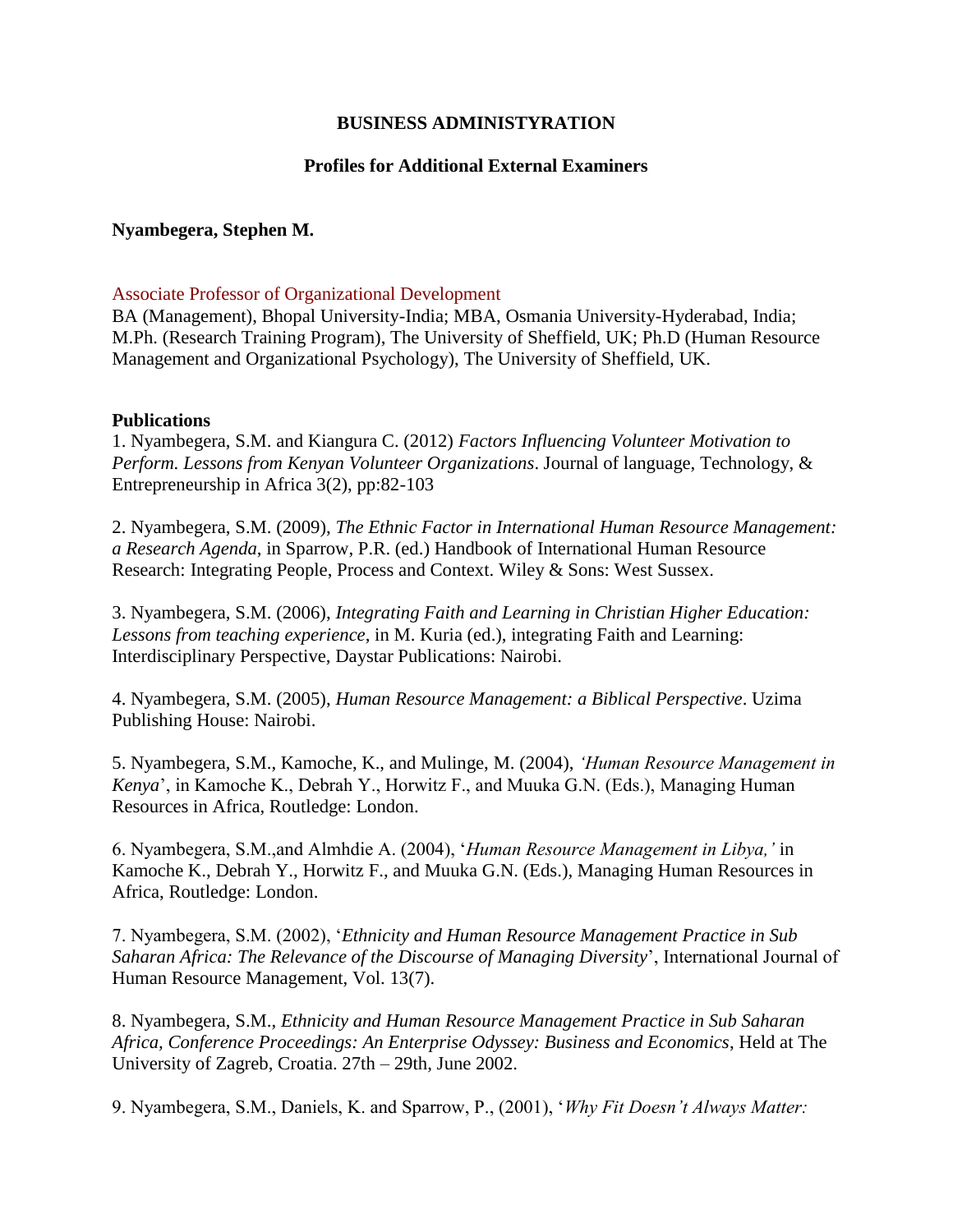*The Impact of HRM and Cultural Fit on Job Involvement of Kenyan Employees*', Applied Psychology: An International Review, Vol. 51(1).

10. Nyambegera, S.M., Sparrow, P. and Daniels, K. (2000), 'T*he Impact of Cultural Value Orientations on Individual HRM Preferences in Developing Countries: lessons from Kenyan Organizations*', International Journal of Human Resource Management Vol. 11(4).

## **Seminars, Workshops and Conferences**

1. The IUCEA-DAAD-HRK 2nd Stakeholders' Forum on Benchmarking of Business Studies programs in for the East African Region held in Dare salaam, Tanzania on 26th to 29th August 2012.

2. The IUCEA-DAAD-HRK 1st Stakeholders' Forum on Benchmarking of Business Studies programs in for the East African Region held in Arusha, Tanzania on 5th to 8th December 2011

3. *East Africa Quality Assurance in Higher Education Officers Course Part III*, Imperial Botanical Hotel, 6th – 12th July, Entebbe Uganda; In collaboration with German Academic Exchange Services (DAAD), Dialogue on Innovative Higher Education Strategies German (DIES), German Rectors' Conference (HRK), The Inter-University Council for East Africa, The National Council for Higher Education Uganda, Tanzanian Commission for Universities Tanzania, Commission for Higher Education Kenya, 2008.

4. *East African Quality Assurance in Higher Education Officers Course, Part II*, White Sands Hotel 27th January – 2 February Dare salaam, Tanzania; In collaboration with German Academic Exchange Services (DAAD), Dialogue on Innovative Higher Education Strategies German (DIES), German Rectors' Conference (HRK), The Inter-University Council for East Africa, The National Council for Higher Education Uganda, Tanzanian Commission for Universities Tanzania, Commission for Higher Education Kenya, 2008.

5. *East African Quality Assurance in Higher Education Officers Course*, Part I, 28th – 12th September, Oldenburg and Berlin Germany; In collaboration with German Academic Exchange Services (DAAD), Dialogue on Innovative Higher Education Strategies German (DIES), German Rectors' Conference (HRK), The Inter-University Council for East Africa, The National Council for Higher Education Uganda, Tanzanian Commission for Universities Tanzania, Commission for Higher Education Kenya, 2007.

6. Business Case Writing and teaching workshop hosted by European Case Clearing House, Canfield University United Kingdom and Daystar University, Kenya on 4th-6th June 2005.

7. Business Case Writing and teaching workshop sponsored by International Finance Corporation at United States University, Nairobi in April 2005 at Simba Lodge Naivasha.

8. Nyambegera, S.M., C*ontext and Demographics' Influence on Perceptions on Human Resource Policy Practice in African Arab Countries: Lessons from Libyan Oil Firms.* The annual conference of the Association of Western Business and Management, Las Vegas USA, October 15th – 17th 2006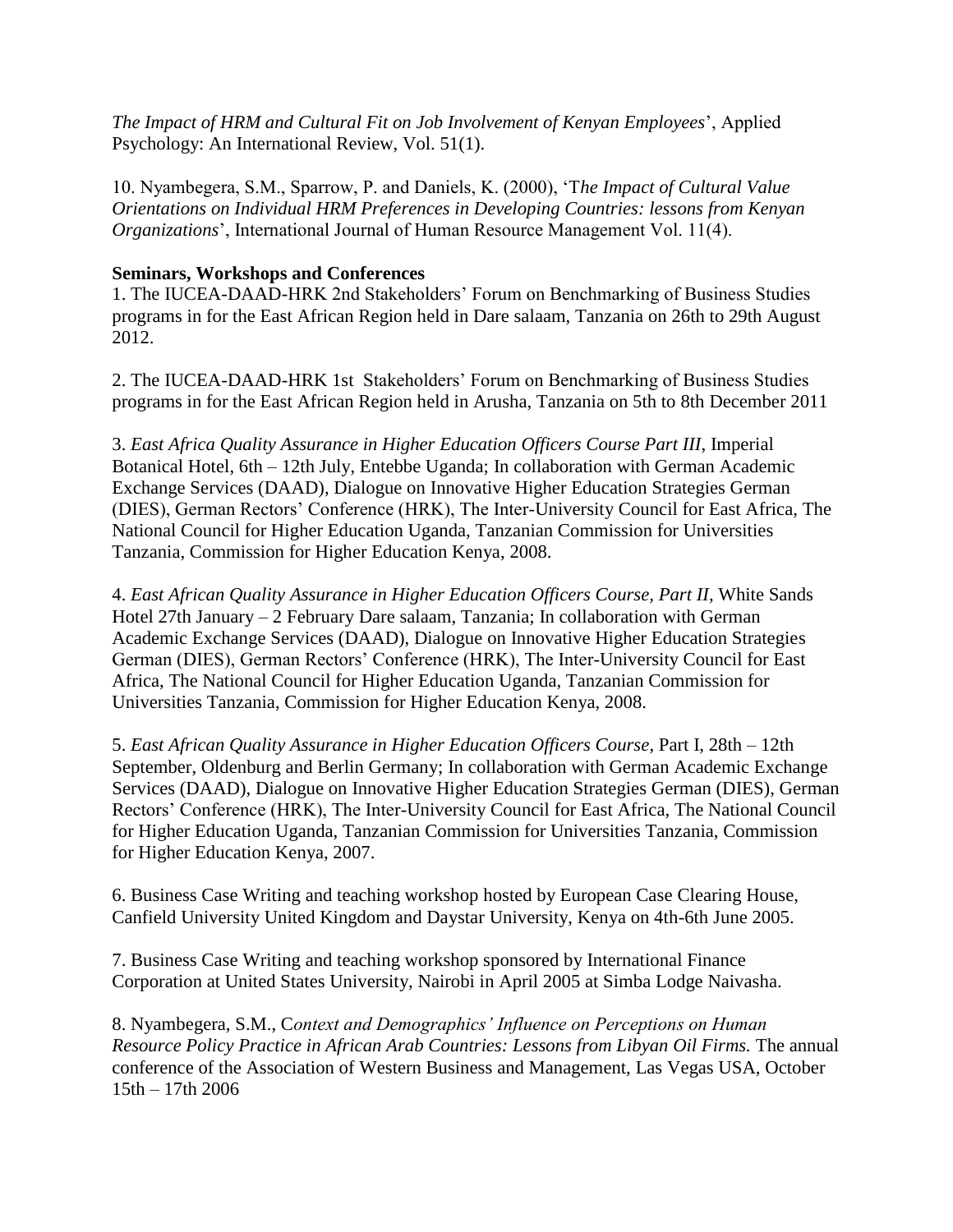9. Nyambegera, S.M., *Cultural Value Orientation's Influence on Time as Communication: the Case of Kenyan Managers*. Manchester Business School and the Institute of Development Management, Manchester, United Kingdom, 17th March 2004

10. Nyambegera, S.M., *HIV/AIDS: Challenges Facing Human Resource Managers in Kenyan Organizations. Conference Proceedings - Association of Third-World Studies Africa*, hosted by Daystar University, Nairobi, 20th – 23rd March 2003.

11. Nyambegera, S.M., *Ethnicity and Human Resource Management Practice in Sub Saharan Africa: An Enterprise Odyssey: Business and Economics*, Held at The University of Zagreb, Croatia. 27th – 29th, June 2002.

12. Nyambegera, S. M., *Culture's Impact on Human Resource Management Policy Practices. The case of Kenya*, The British Academy of Management (BAM), Manchester Metropolitan University, UK, 18th – 20th September 2000

# **Sikalieh, Damary A. O.**

**Associate Professor of Management, Business Research Methods and Entrepreneurship** B.Ed, M.Ed, Kenyatta University, Ph.D, University of Illinois, Urbana-Champaign, USA. Specialty areas: Entrepreneurship education/development, Business, Social and Academic Research, Human Resource Development, Management, Project Design, Implementation and Evaluation, Curriculum Development and Training Design, Implementation and Evaluation, organization Behavior and Organization Development and Consulting

#### **ojurnal Articles:**

1. Mokaya, S. O, Namusonge, M. & Sikalieh, D. A. (2012). *The Concept of Entrepreneurship: in Pursuit of a Universally Acceptable Definition*. International Journal of Arts and Commerce, Vol. 1 No. 6, November 2012

2. Mkoji, D & Sikalieh, D. A. (2012). *The Influence of Personality on Organizational Performance. International Journal of Humanities and Social Science*, Vol. 2 No. 17; September 2012

3. Teresia Kavoo Linge, Willie VanRensburg & Damary Sikalieh (2010). *The role of visibility and career advancement of women in Kenya The Journal of Language, Technology & Entrepreneurship in Africa*, Vol. 2. No.1. 2010, ISSN 1998-1279

4. Teresia Kavoo Linge, Willie VanRensburg & Damary Sikalieh (2009) *Organizational Political Skills and Career Advancement The Journal of Language, Technology & Entrepreneurship in Africa*, Vol. 2. No.1. 2010, ISSN 1998-1279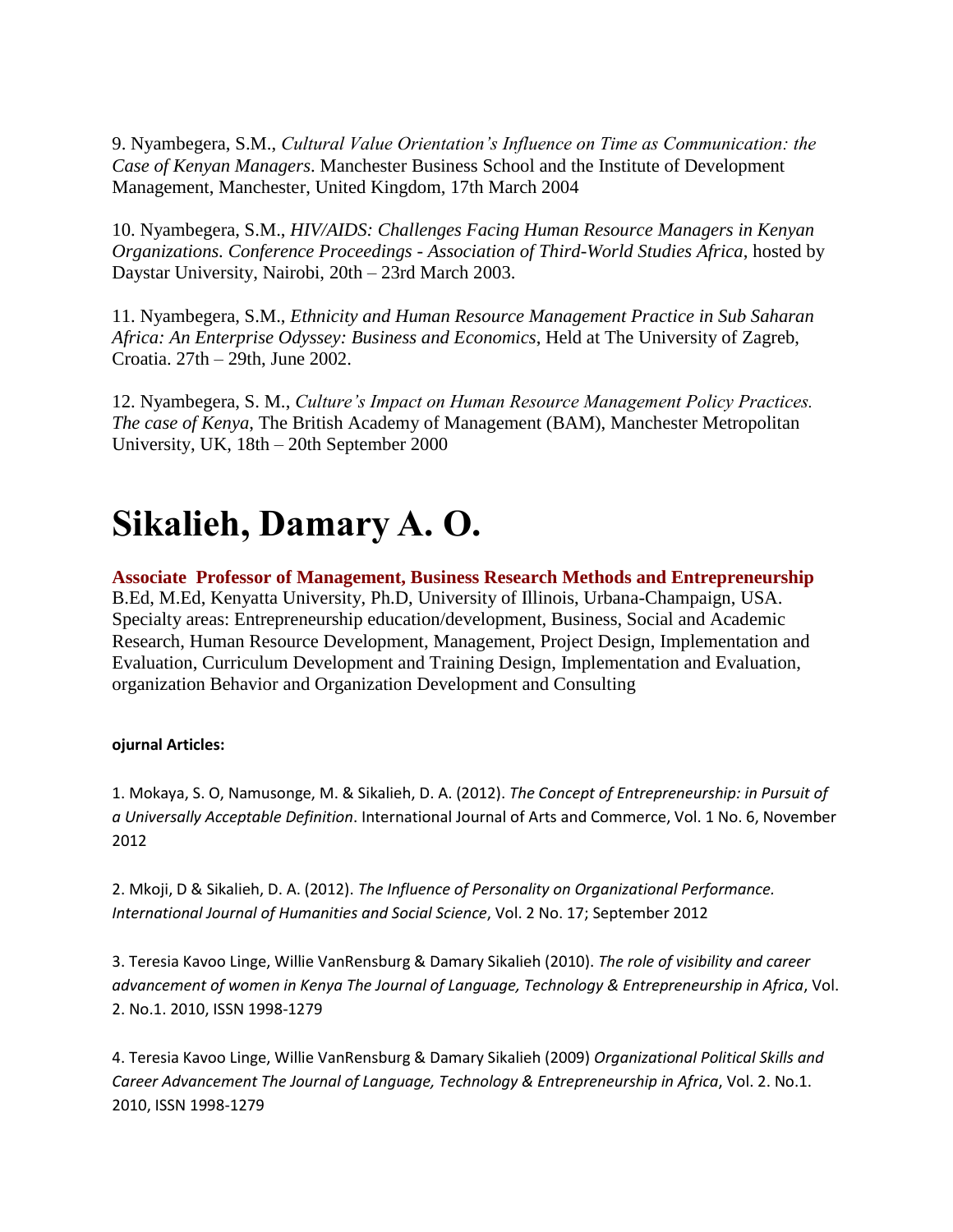5. Sikalieh, D.A & Kobia, M (2010) *Towards a Search for the meaning of Entrepreneurship*. Journal of European Industrial Training).

6. Sikalieh D. A & Karanja, R. (2010) *The Impact of Non-Financial Business Development Services on the Sales Turnover of Micro and small enterprises: a Case of Technoserve Kenya*. ( A Paper presented at the 12th International Conference on African Entrepreneurship and small Business Development (ICAESB) University of Dar es Salaam Business School, Tanzania to be published in the Dar es Salaam School of Business Journal (May 2010).

7. Sikalieh D. A. & Kaburu, J (2008) *Governance Practices in Financial Services Associations in Kenya, a paper presented at the Growing Inclusive Markets Forum* at Dalhousie University, Nova Scotia Canada, published in an E-journal for Growing Inclusive Markets (June 2008).

8. Sikalieh, D. A (2008) *The Role of Faculty and Students in Fostering Entrepreneurship: A Case of Selected Universities In Kenya*. A paper presented at the 15th Nordic Conference on Small Business Research: Challenges for Entrepreneurship and Small Business Development in the Context of European Enlargement, TALLINN, ESTONIA, MAY 21 – 23, 2008.

9. Sikalieh, D. A. & Mokaya, S. (2006) *Training as a Factor in Enterprise Performance: A Case Study of the Beneficiaries of enterprise development training in Rift Valley Province, Kenya*. A Paper Presented at the International Conference on Stimulating growth in Small Businesses, Makerere University (MUBs), and published in the Makerere University Business School Journal (November, 2006)

10. Sikalieh, D. A (2006) *The role of donors in Strategy Formulation and Implementation: A case of Selected Non-Governmental Organizations in Kenya*. A Paper Presented at the International Conference on Stimulating growth in Small Businesses, Makerere University (MUBs), published in the Makerere University Business School Journal (November, 2006)

#### **Sample Conference Papers and Proceedings**

1. Sikalieh, D.A. (2012) *The Role of Business Education in Africa*, a paper presented at the EFMD Annual conference 2012 as a Panel Speaker.

2. Sikalieh, D. A. & Mwangi, E. W. (2010) *An entrepreneurial Perspective of Growth and Survival constraints faced by Small and Medium Enterprises in Kenya*. A Paper Presented at the 14th Makerere University Business School International conference, (November, 2010)

3. Njoroge, N. N. & Sikalieh, D. A (2009) *Factors Influencing the Allocation and Utilization of Constituency Development Fund*, A case of Selected Constituencies in Kenya. A paper Presented at the 7th International Conference of Small Business Development, University of Dar – Es – Salaam, Tanzania,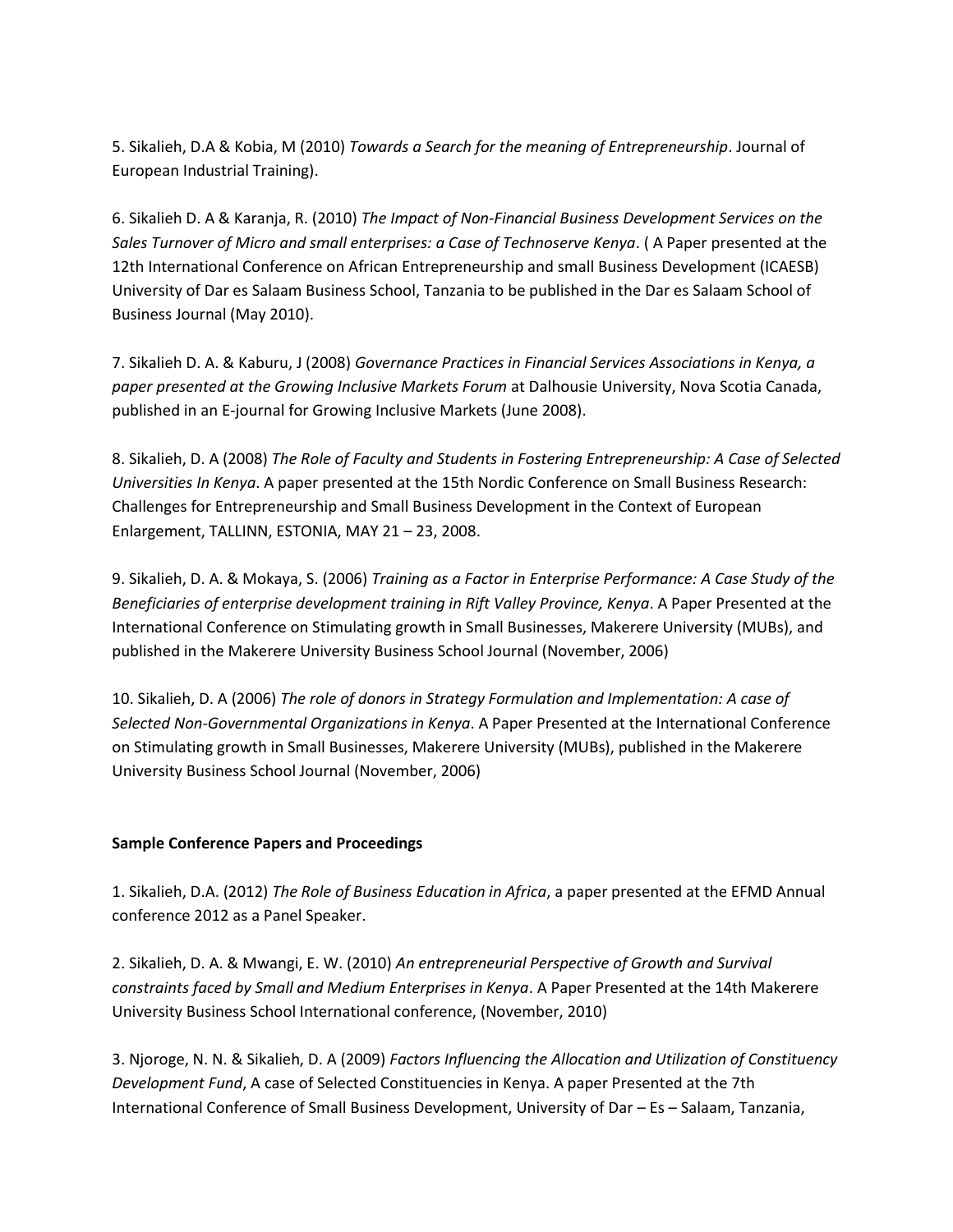(September, 2009).

4. Sikalieh D. & Githaiga, J. (2008) *Factors Influencing Voluntary Employee Turnover in Organizations: A Case of Kenya Women Finance Trust*. A paper presented at the 4th International Center for Excellence Entrepreneurship Development Conference JULY 14 – 16 2008.

5. Sikalieh D. A. & Kaburu, J (2006). *An Impact Assessment of Micro Finance Interventions on the Growth of Micro Enterprises in Nairobi, Kenya*. a paper presented at the International Council of Small Businesses conference, published in the ICSB conference Proceedings Nova Scotia Canada, (June 2008).

6. Sikalieh, D. (2005) *The role of Feedback in Transfer of Training: A Paper presented at the 8th International Conference on African Entrepreneurship and Small Business Development*, University of Dar Es Salaam, Tanzania, (September, 2005)

7. Sikalieh, D. A (2005) *The role of the Higher Education Loans Board in Higher Education*: A Paper presented at Conference of Higher Education, Nairobi, Kenya (October, 2005)

8. Sikalieh D. A. (2004) *Factors influencing the Transfer of Learning*: A Paper presented at the 2nd International Conference on Entrepreneurship Education, United States International University, Nairobi, Kenya (May, 2004).

#### **Books and Manuals:**

1. Sikalieh, D. A (2011) *Teaching the Business Plan: Training Manual and Workbook for the Agribusiness Projec*t by the Bill and Melinda Gates Foundation Grant.

2. Sikalieh, D. A (2007) *Training design factors on transfer of learning in micro and small garment making enterprises in Kenya*. A paper presented at the International Conference on Africa: The journey towards Good Governance, Learning Societies/Organizations and Ethical Leadership, published as a book chapter in a book entitled Governance and Ethical Leadership in African Institutions (February, 2007)

3. Book chapter on *the role of coordinators in University Governance* 

4. Sikalieh, D. A & Muthee, K. (2005) *Entrepreneurship Teaching Manual for Higher Diploma Education for Distance Education for Technical Training Institutions*, Ministry of Science and Technology

#### **Sample Teaching Cases Written:**

1. Sikalieh, D.A. (2012) Spring Impex Limited: *A case for teaching the Business Plan*: for the Bill and Melinda Gates Foundation Grant for Agribusiness (January 2012).

2. Sikalieh, D. A (2011) *Makini Schools for the Goldman Sachs Charitable fund and United States*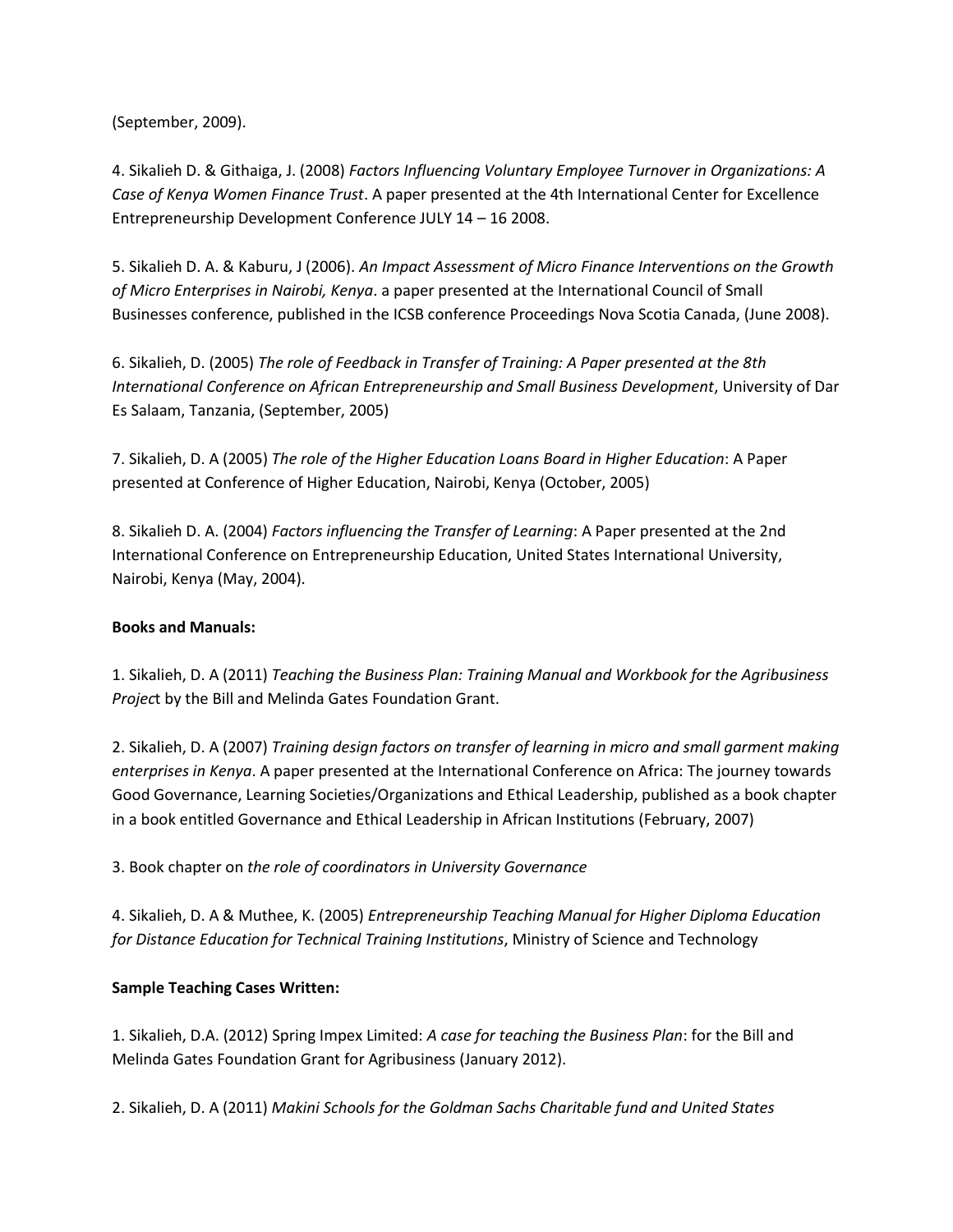*International University for teaching 10,000 women entrepreneurs* 

3. Mayaka, C. M. & Sikalieh, D. A. (2010) Durban Motors Group Ltd: *Crisis of Leadership and Corporate Governance for the Goldman Sachs Charitable fund and United States International University for teaching 10,000 women entrepreneurs* 

4. Sikalieh, D. A. & Mayaka, C. M. (2010) Kevian Kenya Ltd: *Product Differentiation for the Goldman Sachs Charitable fund and United States International University for teaching 10,000 women entrepreneurs*

## PROF. OGUTU MARTIN ( **B.Ed., MBA, Ph.D)**

## Associate Professor of Strategic Management

## **Publications**

Obaga IM, Omido DK, Garashi HM, Odera O, Ogutu PM. ["Analysis of retail marketing](https://profiles.uonbi.ac.ke/ogutum/publications/analysis-retail-marketing-strategies-organizational-competitiveness)  [strategies on Organizational competitiveness.](https://profiles.uonbi.ac.ke/ogutum/publications/analysis-retail-marketing-strategies-organizational-competitiveness)" *International Journal of Management & Information Technology*. 2013;3(2)[.](https://profiles.uonbi.ac.ke/ogutum/publications/analysis-retail-marketing-strategies-organizational-competitiveness) [Abstract](https://profiles.uonbi.ac.ke/ogutum/publications/analysis-retail-marketing-strategies-organizational-competitiveness)[analysis\\_of\\_retail\\_marketing\\_strategies\\_on\\_organizational\\_competitiveness.pdf](https://profiles.uonbi.ac.ke/ogutum/files/analysis_of_retail_marketing_strategies_on_organizational_competitiveness.pdf)

Mise JK, Nair C, Odera O, Ogutu M. ["Comparative study on brand loyalty in global softdrink](https://profiles.uonbi.ac.ke/ogutum/publications/comparative-study-brand-loyalty-global-softdrink-consumer-markets-kenya-and-indi)  [consumer markets of Kenya and India.](https://profiles.uonbi.ac.ke/ogutum/publications/comparative-study-brand-loyalty-global-softdrink-consumer-markets-kenya-and-indi)" *International Journal of Management Sciences and Business Research, 2013*. 2013;2(3)[.](https://profiles.uonbi.ac.ke/ogutum/publications/comparative-study-brand-loyalty-global-softdrink-consumer-markets-kenya-and-indi)

[Abstract](https://profiles.uonbi.ac.ke/ogutum/publications/comparative-study-brand-loyalty-global-softdrink-consumer-markets-kenya-and-indi)[comparative\\_study\\_on\\_brand\\_loyalty\\_in\\_global\\_softdrink\\_consumer\\_markets\\_of\\_keny](https://profiles.uonbi.ac.ke/ogutum/files/comparative_study_on_brand_loyalty_in_global_softdrink_consumer_markets_of_kenya_and_india.pdf) [a\\_and\\_india.pdf](https://profiles.uonbi.ac.ke/ogutum/files/comparative_study_on_brand_loyalty_in_global_softdrink_consumer_markets_of_kenya_and_india.pdf)[Website](http://www.ijmsbr.com/)

Awiti AO, Okoth OS, Aila FO, Okelo S, Odera O, Ogutu M. ["Effect of airport expansion on](https://profiles.uonbi.ac.ke/ogutum/publications/effect-airport-expansion-business-opportunities-kisumu)  [business opportunities in Kisumu.](https://profiles.uonbi.ac.ke/ogutum/publications/effect-airport-expansion-business-opportunities-kisumu)" *International Journal of Business and Behavioral Sciences*. 2013;3(2). [Abstracteffect\\_of\\_airport\\_expansion\\_on\\_business\\_opportunities\\_in\\_kisumu.pdf](https://profiles.uonbi.ac.ke/ogutum/publications/effect-airport-expansion-business-opportunities-kisumu)

Okoth OS, Okelo S, Aila F, Awiti AO, Onyango M, Ogutu M, Odera O. ["Effect of the Youth](https://profiles.uonbi.ac.ke/ogutum/publications/effect-youth-enterprise-development-fund-youth-enterprises-kenya)  [Enterprise Development Fund on Youth Enterprises in Kenya.](https://profiles.uonbi.ac.ke/ogutum/publications/effect-youth-enterprise-development-fund-youth-enterprises-kenya)" *International Journal of Advances in Management and Economics*. 2013. [AbstractWebsite](https://profiles.uonbi.ac.ke/ogutum/publications/effect-youth-enterprise-development-fund-youth-enterprises-kenya)

Mise JK, Nair C, Odera O, Ogutu M. ["Exploring the determinants of brand loyalty in global](https://profiles.uonbi.ac.ke/ogutum/publications/exploring-determinants-brand-loyalty-global-fmcg-markets-soft-drinks-consumers-k)  [FMCG markets of soft drinks consumers in Kenya and India.](https://profiles.uonbi.ac.ke/ogutum/publications/exploring-determinants-brand-loyalty-global-fmcg-markets-soft-drinks-consumers-k)" *International Journal of Research in Management*. 2013;3(2)[.](https://profiles.uonbi.ac.ke/ogutum/publications/exploring-determinants-brand-loyalty-global-fmcg-markets-soft-drinks-consumers-k)

[Abstract](https://profiles.uonbi.ac.ke/ogutum/publications/exploring-determinants-brand-loyalty-global-fmcg-markets-soft-drinks-consumers-k)[exploring\\_the\\_determinants\\_of\\_brand\\_loyalty\\_in\\_global\\_fmcg\\_markets\\_of\\_soft\\_drinks](https://profiles.uonbi.ac.ke/ogutum/files/exploring_the_determinants_of_brand_loyalty_in_global_fmcg_markets_of_soft_drinks_consumers_in_kenya_and_india.pdf) [\\_consumers\\_in\\_kenya\\_and\\_india.pdf](https://profiles.uonbi.ac.ke/ogutum/files/exploring_the_determinants_of_brand_loyalty_in_global_fmcg_markets_of_soft_drinks_consumers_in_kenya_and_india.pdf)[Website](http://www.rspublication.com/ijrm/ijrm_index.htm)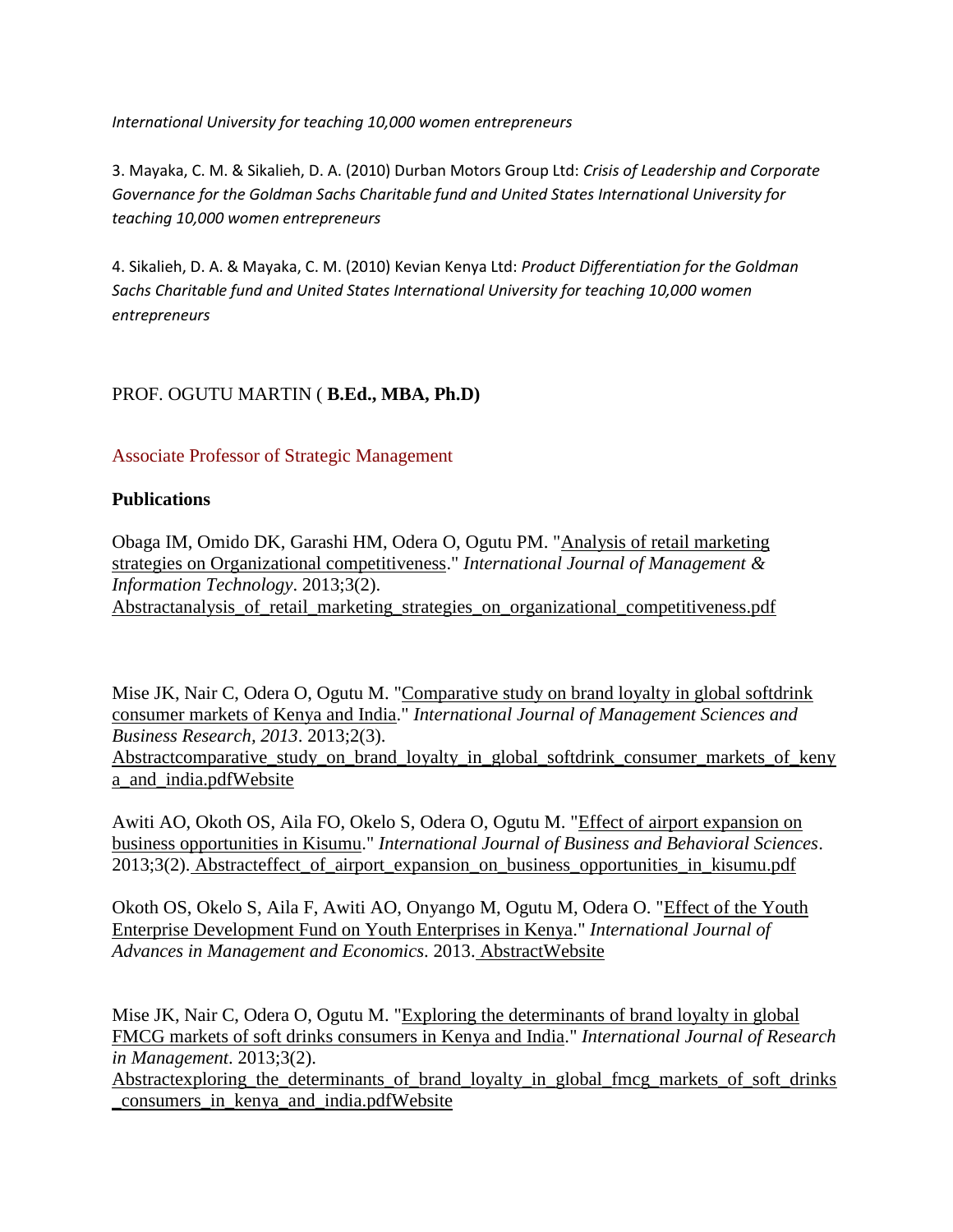Mise JK, Nair C, Odera O, Ogutu M. ["Factors Influencing Brand Loyalty of Soft Drink](https://profiles.uonbi.ac.ke/ogutum/publications/factors-influencing-brand-loyalty-soft-drink-consumers-kenya-and-india)  [Consumers in Kenya and India.](https://profiles.uonbi.ac.ke/ogutum/publications/factors-influencing-brand-loyalty-soft-drink-consumers-kenya-and-india)" *Int.J.Buss.Mgt.Eco.Res.,*. 2013;4(2):706-713. [AbstractWebsite](https://profiles.uonbi.ac.ke/ogutum/publications/factors-influencing-brand-loyalty-soft-drink-consumers-kenya-and-india)

Aila FO, Nyangara CA, Ojera PB, Owaga EE, Odera O, Ogutu M. ["The Future Of](https://profiles.uonbi.ac.ke/ogutum/publications/future-organizations-musings-manager)  [Organizations: Musings Of A Manager.](https://profiles.uonbi.ac.ke/ogutum/publications/future-organizations-musings-manager)" *ASIAN JOURNAL OF MANAGEMENT SCIENCES AND EDUCATION*. 2013;2(2)[.](https://profiles.uonbi.ac.ke/ogutum/publications/future-organizations-musings-manager) [Abstract](https://profiles.uonbi.ac.ke/ogutum/publications/future-organizations-musings-manager)[the\\_future\\_of\\_organizations\\_musings\\_of\\_a\\_manager.pdf](https://profiles.uonbi.ac.ke/ogutum/files/the_future_of_organizations_musings_of_a_manager.pdf)

Ogutu M. ["Impact of Gender on Perception of Managerial Leadership."](https://profiles.uonbi.ac.ke/ogutum/publications/impact-gender-perception-managerial-leadership-0). 2013[.Website](http://erepository.uonbi.ac.ke/handle/123456789/25549)

## 2012

Ogutu, Martin; Nyatichi V. ["Competitive Strategies Adopted by Multinational Banks in Kenya](https://profiles.uonbi.ac.ke/ogutum/publications/competitive-strategies-adopted-multinational-banks-kenya)  .". 2012[.Website](http://erepository.uonbi.ac.ke/handle/123456789/9815)

Njanja, W L; Pellisier R'. ["The Effects of the External Environment on Internal Management](https://profiles.uonbi.ac.ke/ogutum/publications/effects-external-environment-internal-management-strategies-within-micro-small-a)  [Strategies within Micro, Small and Medium Enterprises; Kenyan Case .](https://profiles.uonbi.ac.ke/ogutum/publications/effects-external-environment-internal-management-strategies-within-micro-small-a)". 2012[.Website](http://erepository.uonbi.ac.ke/handle/123456789/39488)

Musyoka, Mary; Ogutu M; AZB. ["Employee stress and performance of companies listed in the](https://profiles.uonbi.ac.ke/ogutum/publications/employee-stress-and-performance-companies-listed-nairobi-securities-exchange)  [Nairobi Securities Exchange.](https://profiles.uonbi.ac.ke/ogutum/publications/employee-stress-and-performance-companies-listed-nairobi-securities-exchange)". 2012[.Website](http://erepository.uonbi.ac.ke/handle/123456789/15393)

Ogutu M, Oloko M. ["Influence of Power Distance on Employee Empowerment and MNC](https://profiles.uonbi.ac.ke/ogutum/publications/influence-power-distance-employee-empowerment-and-mnc-performance-study-multinat)  [Performance: A Study of Multinational Corporations in Kenya.](https://profiles.uonbi.ac.ke/ogutum/publications/influence-power-distance-employee-empowerment-and-mnc-performance-study-multinat)". 2012[.Website](http://erepository.uonbi.ac.ke/handle/123456789/39457) Ogutu M;, Samuel CM. ["Strategies Adopted By Multinational Corporations to Cope With](https://profiles.uonbi.ac.ke/ogutum/publications/strategies-adopted-multinational-corporations-cope-competition-kenya)  [Competition in Kenya.](https://profiles.uonbi.ac.ke/ogutum/publications/strategies-adopted-multinational-corporations-cope-competition-kenya)". 2012[.Website](http://erepository.uonbi.ac.ke/handle/123456789/13910)

## 2011

Ojera, PB; Ogutu SEM; OLAM;. ["Belief Control Practices and Organizational Performances: A](https://profiles.uonbi.ac.ke/ogutum/publications/belief-control-practices-and-organizational-performances-survey-sugar-industry-k)  [Survey of Sugar Industry in Kenya.](https://profiles.uonbi.ac.ke/ogutum/publications/belief-control-practices-and-organizational-performances-survey-sugar-industry-k)". 2011. [AbstractWebsite](https://profiles.uonbi.ac.ke/ogutum/publications/belief-control-practices-and-organizational-performances-survey-sugar-industry-k)

Ogutu M, K'Obonyo P, Ongore VO. ["Implications of firm ownership identity and managerial](https://profiles.uonbi.ac.ke/ogutum/publications/implications-firm-ownership-identity-and-managerial-discretion-financial-perform)  [discretion on financial performance: empiricale evidence from Nairobi Stock Exchange.](https://profiles.uonbi.ac.ke/ogutum/publications/implications-firm-ownership-identity-and-managerial-discretion-financial-perform)". 2011[.Website](http://erepository.uonbi.ac.ke/handle/123456789/19507)

## 2010

Ogutu M;, Muchemi, Anne Wambui; Awino ZB. ["Diversity in the top management teams and](https://profiles.uonbi.ac.ke/ogutum/publications/diversity-top-management-teams-and-effects-corporate-performance)  [effects on corporate performance .](https://profiles.uonbi.ac.ke/ogutum/publications/diversity-top-management-teams-and-effects-corporate-performance)". 2010[.Website](http://erepository.uonbi.ac.ke/handle/123456789/39470)

M.OGUTU. "*[An investigation into the effect of management factors on performance of micro,](https://profiles.uonbi.ac.ke/ogutum/publications/investigation-effect-management-factors-performance-micro-small-and-medium-enter)  [small and medium enterprises in Kenya.](https://profiles.uonbi.ac.ke/ogutum/publications/investigation-effect-management-factors-performance-micro-small-and-medium-enter)* .". In: *International Journal of Business and Management, Vol.5 No 11*. Rao, W. O., Ogonji, J. A.. and Aywa, S.; 2010. [Abstract](https://profiles.uonbi.ac.ke/ogutum/publications/investigation-effect-management-factors-performance-micro-small-and-medium-enter) 2009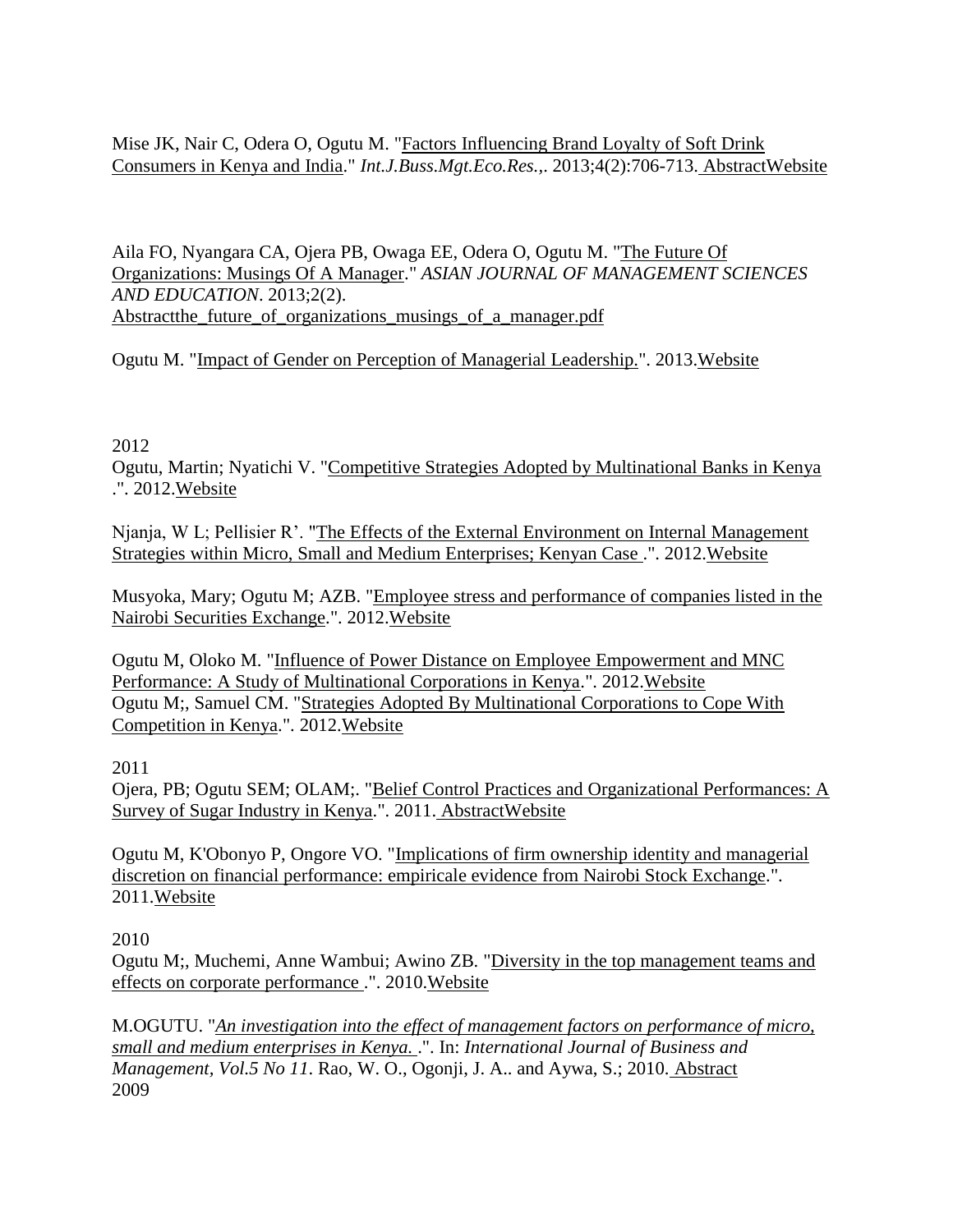M.OGUTU. "*[Psychic Distances as an explanatory variable for Kenyan Export Development.](https://profiles.uonbi.ac.ke/ogutum/publications/psychic-distances-explanatory-variable-kenyan-export-development-international-j)  [International Journal of Finance and Accounting Behaviour, 2009](https://profiles.uonbi.ac.ke/ogutum/publications/psychic-distances-explanatory-variable-kenyan-export-development-international-j)*.". In: *International Journal of Finance and Accounting Behaviour, 2009*. Rao, W. O., Ogonji, J. A.. and Aywa, S.; 2009[.](https://profiles.uonbi.ac.ke/ogutum/publications/psychic-distances-explanatory-variable-kenyan-export-development-international-j) [Abstract](https://profiles.uonbi.ac.ke/ogutum/publications/psychic-distances-explanatory-variable-kenyan-export-development-international-j)

## 1997

M.OGUTU. "*[A Critique of Markov Analysis in Forecasting Market shares \(Co](https://profiles.uonbi.ac.ke/ogutum/publications/critique-markov-analysis-forecasting-market-shares-co)*.". In: *A Dar-es-Salaam University Journal*. Rao, W. O., Ogonji, J. A.. and Aywa, S.; 1997. [Abstract](https://profiles.uonbi.ac.ke/ogutum/publications/critique-markov-analysis-forecasting-market-shares-co)

M.OGUTU. "*[A Critique of Markov Analysis in Forecasting Market shares \(Co-author, Business](https://profiles.uonbi.ac.ke/ogutum/publications/critique-markov-analysis-forecasting-market-shares-co-author-business-management)  [Management Review\)](https://profiles.uonbi.ac.ke/ogutum/publications/critique-markov-analysis-forecasting-market-shares-co-author-business-management)*.". In: *Vol. 4 No. 2, A Dar es salaam University Journal*. Rao, W. O., Ogonji, J. A.. and Aywa, S.; 1997. [Abstract](https://profiles.uonbi.ac.ke/ogutum/publications/critique-markov-analysis-forecasting-market-shares-co-author-business-management)

## 1996

M.OGUTU. "*[Impact of Gender on Perception of Managerial Leadership.](https://profiles.uonbi.ac.ke/ogutum/publications/impact-gender-perception-managerial-leadership)*". In: *The Nairobi Journal of Management,*. Rao, W. O., Ogonji, J. A.. and Aywa, S.; 1996. [Abstract](https://profiles.uonbi.ac.ke/ogutum/publications/impact-gender-perception-managerial-leadership)

## 1995

Ogutu M;, Onglatco M-L;, Kakuyama T;, Matsui T. ["Women′s Perceptions of Social-Sexual](https://profiles.uonbi.ac.ke/ogutum/publications/women%E2%80%B2s-perceptions-social-sexual-behavior-cross-cultural-replication)  [Behavior: A Cross-Cultural Replication .](https://profiles.uonbi.ac.ke/ogutum/publications/women%E2%80%B2s-perceptions-social-sexual-behavior-cross-cultural-replication)". 1995. [AbstractWebsite](https://profiles.uonbi.ac.ke/ogutum/publications/women%E2%80%B2s-perceptions-social-sexual-behavior-cross-cultural-replication)

MARTIN DROGUTU. "*[Women](https://profiles.uonbi.ac.ke/ogutum/publications/women)*.". In: *Journal of Vocational Behaviour*. Rao, W. O., Ogonji, J. A.. and Aywa, S.; 1995. [Abstract](https://profiles.uonbi.ac.ke/ogutum/publications/women)

1994

MARTIN DROGUTU. "*[Gender and Prejudicial Perception of the leadership of a Manager: A](https://profiles.uonbi.ac.ke/ogutum/publications/gender-and-prejudicial-perception-leadership-manager-cognitive-categorization-pe)  [Cognitive Categorization Perspective \(Ph.D. Dissertation,\).](https://profiles.uonbi.ac.ke/ogutum/publications/gender-and-prejudicial-perception-leadership-manager-cognitive-categorization-pe)*". In: *Journal of Vocational Behaviour*. Rao, W. O., Ogonji, J. A.. and Aywa, S.; 1994. [Abstract](https://profiles.uonbi.ac.ke/ogutum/publications/gender-and-prejudicial-perception-leadership-manager-cognitive-categorization-pe)

1983

MARTIN DROGUTU. "*[Advertising Agencies in Kenya: Their Nature and Operations \(MBA](https://profiles.uonbi.ac.ke/ogutum/publications/advertising-agencies-kenya-their-nature-and-operations-mba-research-project)  [Research Project,\).](https://profiles.uonbi.ac.ke/ogutum/publications/advertising-agencies-kenya-their-nature-and-operations-mba-research-project)*". In: *Journal of Vocational Behaviour*. Rao, W. O., Ogonji, J. A.. and Aywa, S.; 1983. [Abstract](https://profiles.uonbi.ac.ke/ogutum/publications/advertising-agencies-kenya-their-nature-and-operations-mba-research-project)

1982